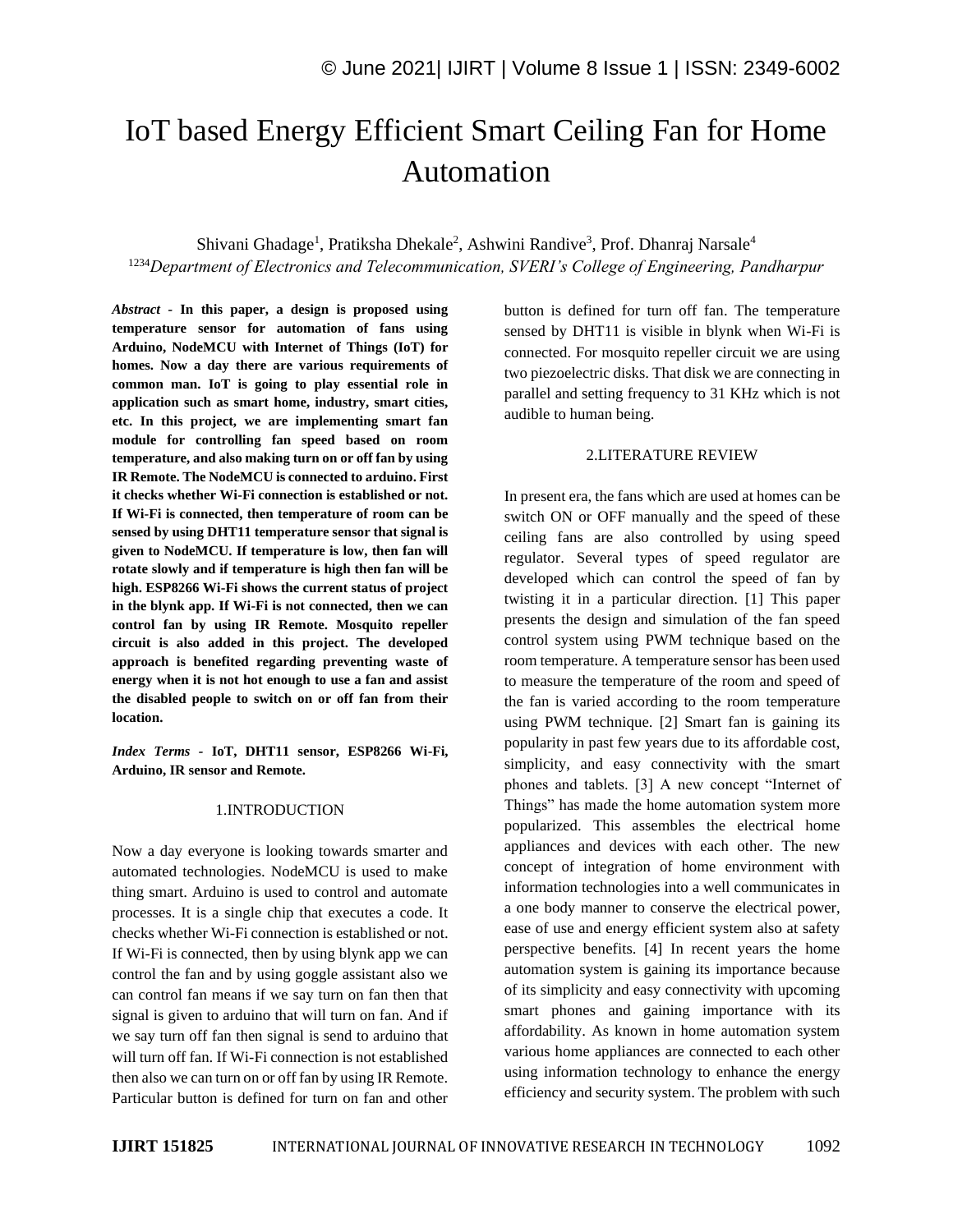a system is its complexity with user and other devices and adaptability. This results the home automation system more costly and makes accessible to only wealthy crowd. [5]

#### 3. METHODOLOGY

In this paper we are designing an IoT based Energy Efficient Smart Ceiling Fan for Home Automation module. To sense the room temperature we are using DHT11 sensor. According to the temperature sensed by DHT11 sensor from room the arduino control the speed of fan. In this project we first define the sensor, then arduino checks the Wi-Fi connection is established or not. If Wi-Fi is connected then by using blynk app we control the fan. As well as by using voice command like turn on fan or turn off fan we can make on/off fan by using goggle assistant. The minimum temperature is considered in this project is 27<sup>0</sup>*C*. And maximum temperature is  $30^{\circ}$ C. If the temperature sensed by DHT11 is below minimum temperature defined then fan will be in OFF condition. If temperature sensed by DHT11 is above minimum temperature and maximum temperature then fan will be in ON condition. The sensed temperature we can see in blynk app. If Wi-Fi is disconnected or not connected in that case we can control fan by using IR Remote. "Volume +" is defined for turn ON fan and "Volume –"is defined to turn OFF fan. If we have to turn on fan then we have to press that volume + button and to turn off fan we have to press that volume – button. The repeller is in the form of a shield that plugs into arduino board and the frequency of the repeller can be changed easily. This project is ideal if we are going camping or hiking outdoors, this device produces a sound of 31 KHz frequency which acts as a mosquito repellent. Human ears are not sensitive to these frequency ranges.

Figure 1: Block Diagram of Project

#### 3.1 Arduino Uno:

An Arduino is an open source computer hardware and software, project and user community that designs and manufactures Microcontroller based tools for building digital devices and interactive objects that can sense and control real world. We have a tendency to be victimization Arduino Uno as a controller that controls all the operations. The Arduino Uno that could be a microcontroller board supported the ATmega 328 as we all know "Uno" suggest that one in Italian thus named to mark the coming unleash of arduino one. 0 it's in tern fourteen digital input or output pins, Six analog inputs, A16 Mc ceramic resonator, A USB affiliation, an influence jack, associate degree ICSP header and a push button.



Figure 2: Arduino Uno

### 3.2 NodeMCU (ESP8266):

NodeMCU is an open –source Lua based firmware and development board specially targeted for IoT Applications. ESP8266 Wi-Fi module is a device which is interfaced with the Arduino board gives Wi-Fi ability which works similar to Wi-Fi shield. It works with AT command set. This module has power on board processing and storage capability that allows it to be integrated with the sensor and other application through its GPIOs. ESP8266 Wi-Fi module used for storing data in the cloud.

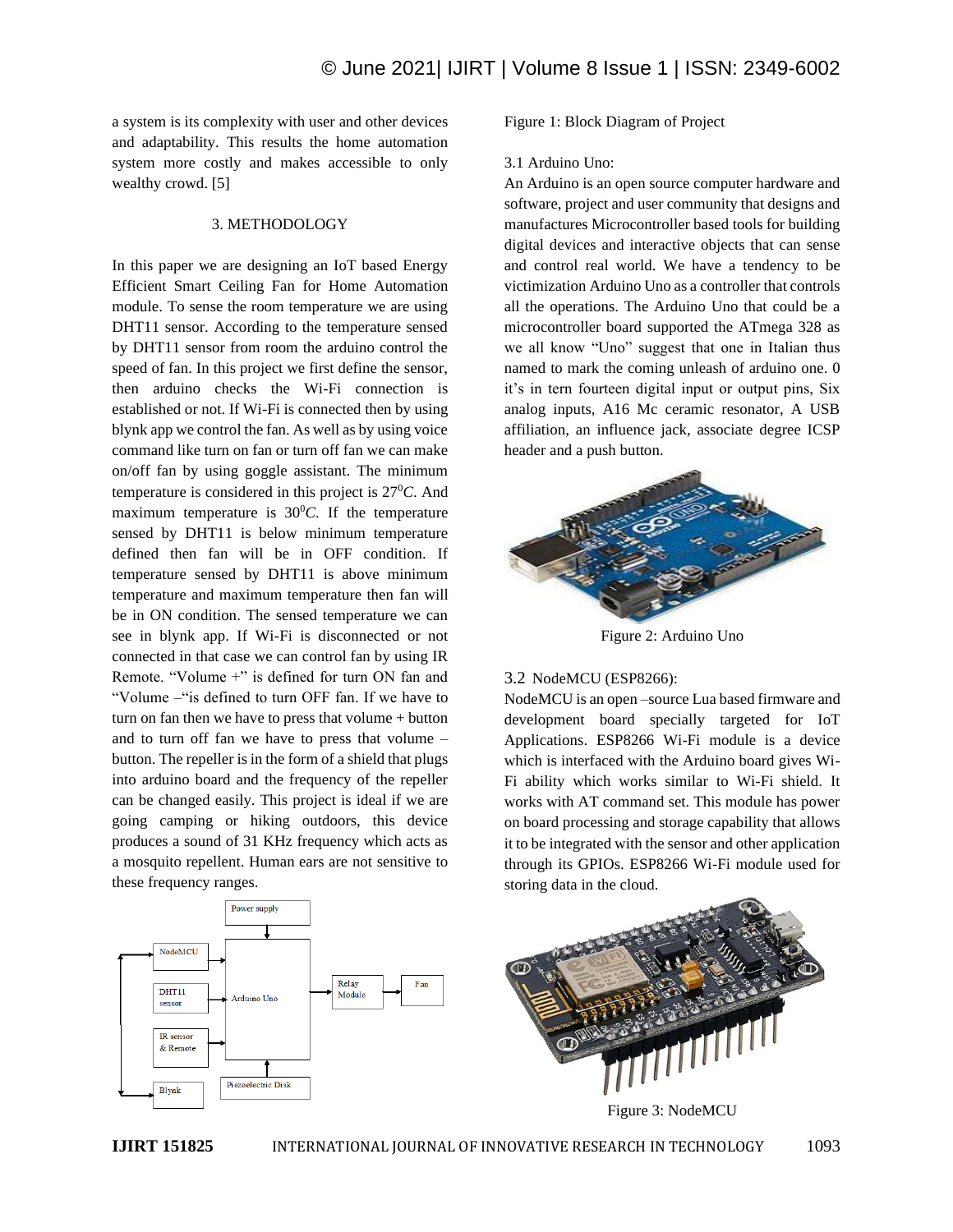## 3.3 DHT11 (Temperature) Sensor:

DHT11 temperature and Humidity sensor features a temperature & humidity sensor complex with a calibrated digital signal output. The calibration coefficients are stored as programmes in the OTP memory, which are used by the sensor's internal signal detecting process. It has excellent quality, fast response. It is available in low cost. DHT11 sensor containing Data, Voltage and Ground that are connected to board.



Figure 4: DHT11 sensor.

### 3.4 IR sensor and Remote:

IR or infrared communication is one of the most common methods of wireless communication due to being easy to use and having an affordable price. A typical infrared communication system requires an IR transmitter and IR receiver. IR Remote we have a tendency to management the speed of the induction motor. These modules have three pins for Vout, VDD, and Ground. So it's very easy to use in circuits. The IR sensor detects infrared light, which is used for switching on/off fan. The feature of IR sensor is that will bounce of object into light sensor.



Figure 5: IR sensor and Remote

#### 3.5 Relay:

The fan uses 220 AC voltage but the NodeMCU and all the sensor uses 3.3-5 DC voltage which cannot be wired up together. The relay acted as a switch for the

fan when IR remote button is pressed the fan will turn on or off accordingly.



Figure 6: Relay.

3.6 Fan:

Temperature sensor measure the temperature of surrounding. It measures the temperature variations as temperature value reaches some threshold value it switches on the DC fan. This is a simple fan operated by direct current.



Figure 7: Fan

3.7 Piezoelectric Disk:

A piezoelectric disk (sensor) is a device that uses the piezoelectric effect to measure changes in pressure, acceleration, temperature, strain or force by converting them to an electrical charge.



Figure 8: Piezoelectric Disk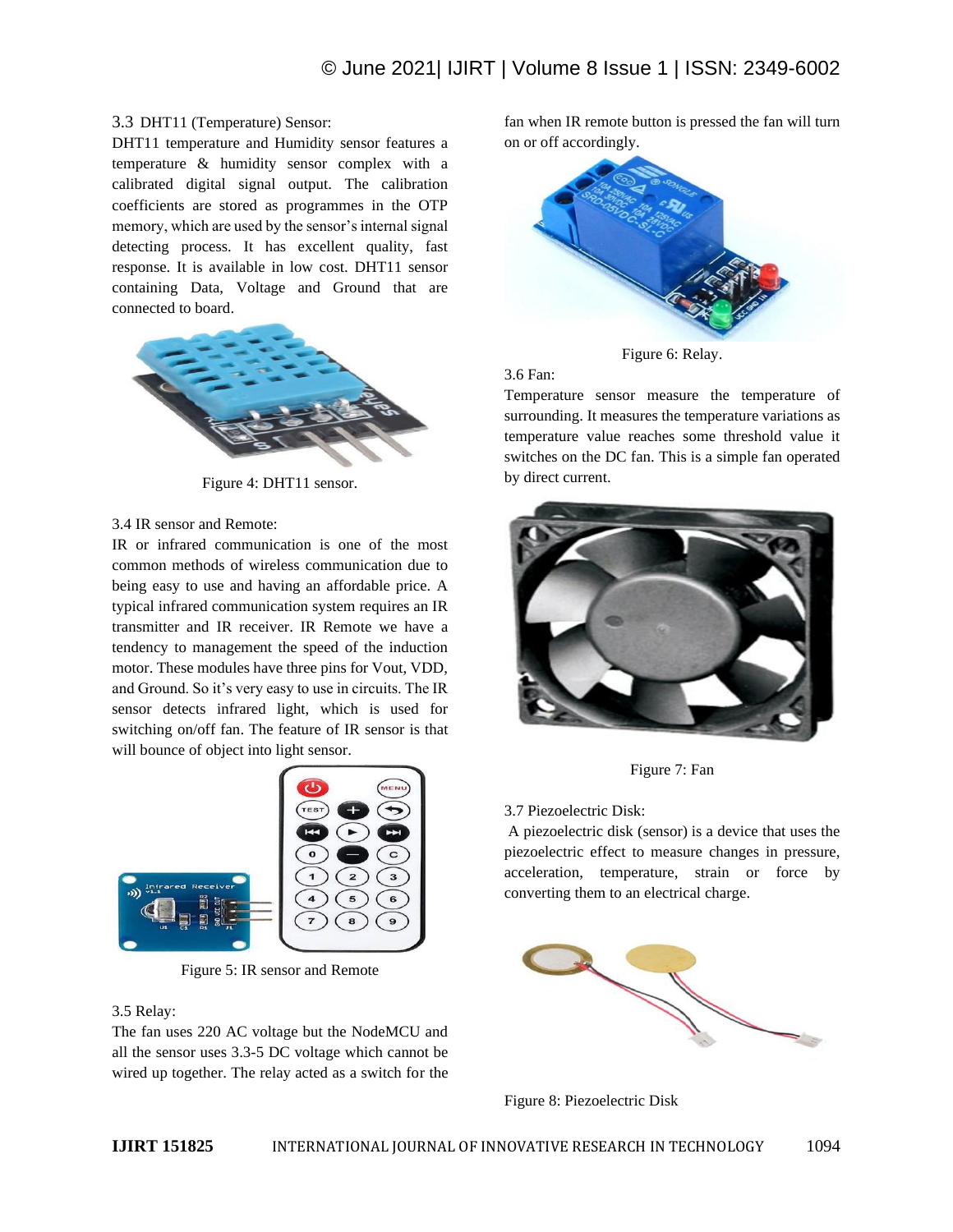



Figure 10: Blynk status when Wi-Fi is connected

## 5. CONCLUSION

The design and construction of fan speed control system to control the room temperature by turn on/off with the help of blynk app and IR Remote. The output was checked by the temperature at different levels with the help of DHT11 sensor and it is found that fan controls accordingly. Arduino is successfully programmed using C/C++ language to compare temperature with standard temperature and turn ON/OFF fan. It is very useful to the people who are disabled.

# 6. ACKNOWLEGMENT

We are our thanks to the support given by management in completing our work. We express our sincere gratitude to Dr. M.M. Pawar, HOD of the Electronics and Telecommunication Department. We express our sincere thanks to our guide Mr. D.P. Narsale Assistant professor for his support to completion of this work. We are thankful to the teaching and non-teaching staff of Electronics and Telecommunication Department for their direct as well as indirect help in our work.

## REFERENCES

- [1] Jeevan Jyoti Mahakud, Arun Kumar Das, Smart Fan Speed Controller, International Journal of Innovative Technology and Exploring Engineering (IJITEE) ISSN: 2278-3075, Volume-8 Issue-11, September 2019.
- [2] V. Bhatia, G. Bhatia, Room Temperature based Fan Speed Control System using Pulse Width Modulation Technique, International Journal of Computer Applications (0975 – 8887) Volume 81 – No5, November2013.
- [3] Jayashree .M Sabarad1, Mr. Mahesh Neelagar2, Home Automation Using IoT (Internet of Things) with Fan Speed Control, International Journal of Innovative Research in Electrical, Electronics, Instrumentation and Control Engineering ISO 3297:2007 Certified Vol. 4, Issue 9, September 2016.
- [4] Jahnavi. Y, Siva Priya. "An IOT Appliance for Controlling the Fan Speed and Accessing the Temperature through cloud Technology using DHT11 sensor", international journal on future Revolution in computer science & communication engineering volume: 4 issue: 4.2018.
- [5] Mamta Khatu, Neetu Kaimal, pratik Jadhav, Syedali Adnan Rizvi "Implementation of Internet of Things for Home Automation" IEEE volume 3, issue 2 February 2015.

# 4. RESULTS